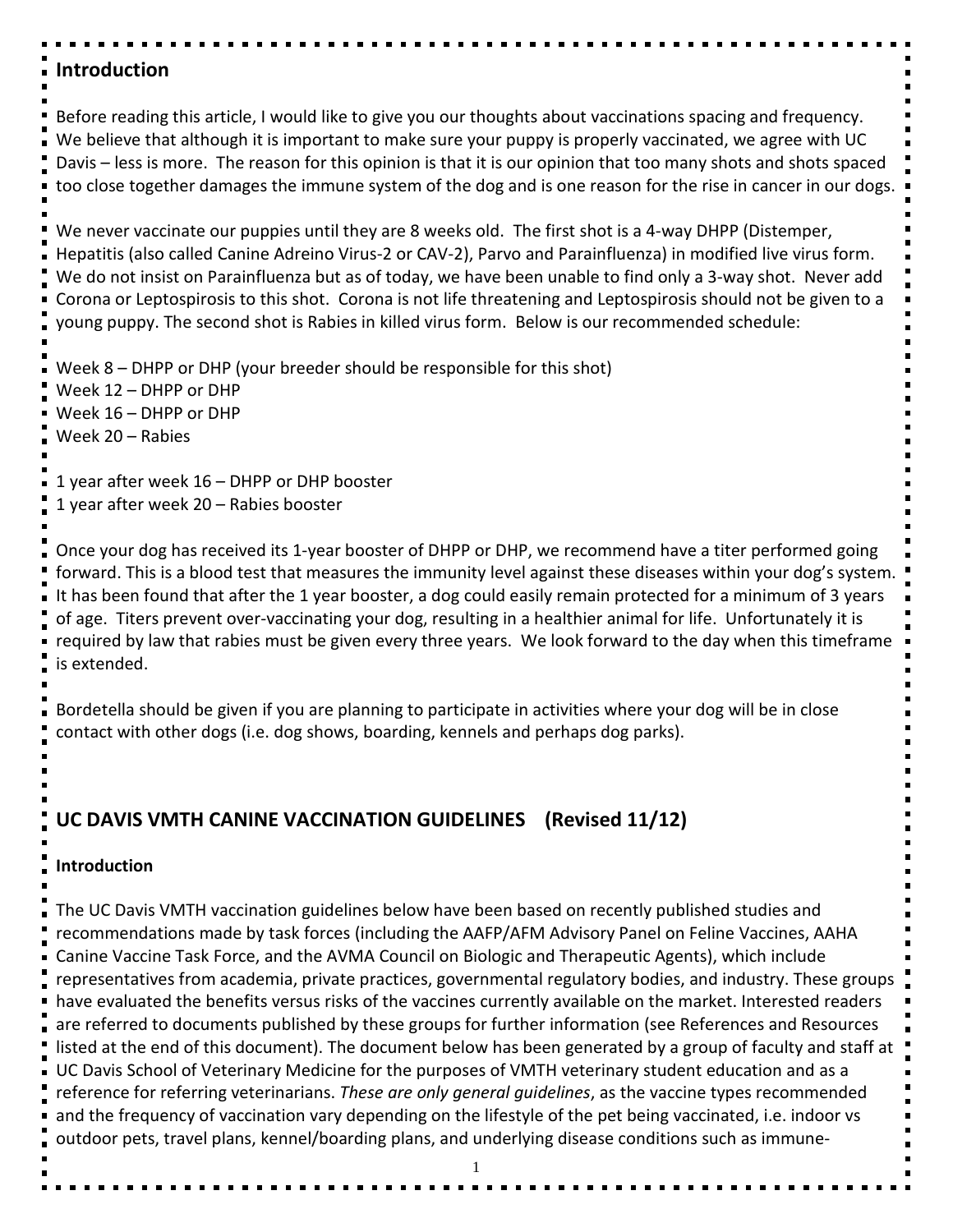mediated diseases or pre-existing infections such as FIV infection. Because these factors may change over time, we recommend the vaccination plan for each individual pet be decided by the owner at routine annual examinations, following a discussion between the veterinarian and the client regarding the animal's lifestyle in the year ahead. Guidelines for vaccination in shelter situations can be accessed at the Center for Companion [Animal Health's shelter medicine website.](http://www.sheltermedicine.com/portal/is_vaccination.shtml#top3) A previous history of vaccination reactions in an individual pet will also affect recommendations for vaccination. For all vaccines given, the product, expiration date, lot number, route and location of injection is documented in the record.

It should also be noted that much research in the area of companion animal vaccinology is required to generate optimal recommendations for vaccination of dogs and cats. As further research is performed, and as new vaccines become available on the market, this document will be continuously updated and modified.

# **I. Canine Vaccination Guidelines**

#### **Canine Core Vaccines**

*Core vaccines* are recommended for all puppies and dogs with an unknown vaccination history. The diseases involved have significant morbidity and mortality and are widely distributed, and in general, vaccination results in relatively good protection from disease. These include vaccines for canine parvovirus (CPV), canine distemper virus (CDV), canine adenovirus (CAV), and rabies.

Canine Parvovirus, Distemper Virus, and Adenovirus-2 Vaccines

For initial puppy vaccination (£ 16 weeks), one dose of vaccine containing modified live virus (MLV) CPV, CDV, and CAV-2 is recommended every 3-4 weeks from 6-8 weeks of age, with the final booster being given no sooner than 16 weeks of age. For dogs older than 16 weeks of age, two doses of vaccine containing modified live virus (MLV) CPV, CDV, and CAV-2 given 3-4 weeks apart are recommended. After a booster at one year, revaccination is recommended every 3 years thereafter, ideally using a product approved for 3-year administration, unless there are special circumstances that warrant more or less frequent revaccination. Note that recommendations for killed parvovirus vaccines and recombinant CDV vaccines are different from the above. These vaccines are not currently stocked by our pharmacy or *routinely* used at the VMTH. We do not recommend vaccination with CAV-1 vaccines, since vaccination with CAV-2 results in immunity to CAV-1, and the use of CAV-2 vaccines results in less frequent adverse events.

# **Canine Rabies Virus Vaccines**

In accordance with California state law, we recommend that puppies receive a single dose of killed rabies vaccine at 16 weeks or 4 months of age. Adult dogs with unknown vaccination history should also receive a single dose of killed rabies vaccine. A booster is required one year later, and thereafter, rabies vaccination should be performed every 3 years using a vaccine approved for 3-year administration.

# **Canine Non-Core Vaccines**

*Non-core vaccines* are optional vaccines that should be considered in light of the exposure risk of the animal, ie. based on geographic distribution and the lifestyle of the pet. Several of the diseases involved are often selflimiting or respond readily to treatment. Vaccines considered as non-core vaccines are canine parainfluenza virus (CPiV), canine influenza virus, distemper-measles combination vaccine, *Bordetella bronchiseptica*,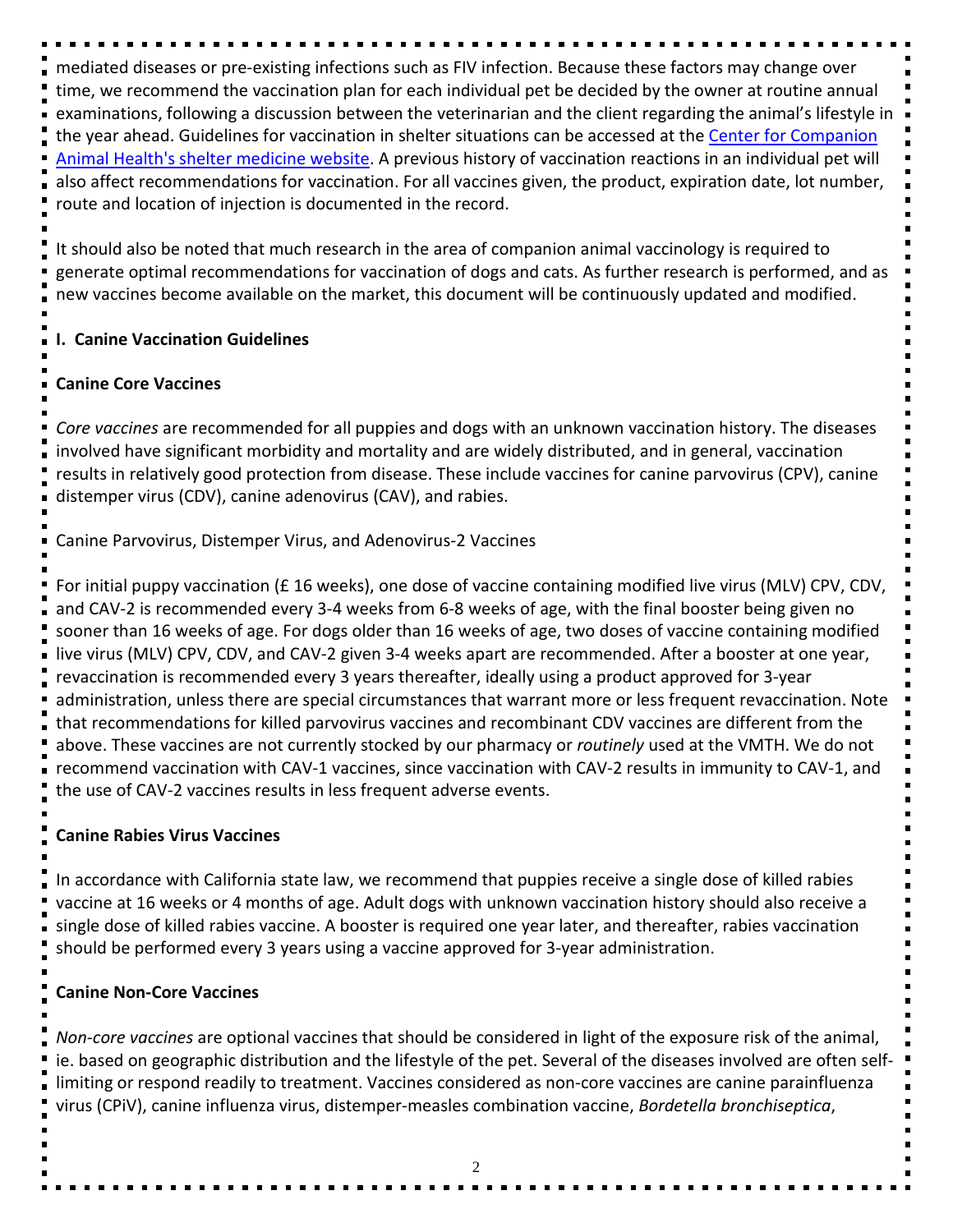*Leptospira* spp., and *Borrelia burgdorferi*. Vaccination with these vaccines is generally less effective in protecting against disease than vaccination with the core vaccines.

#### **Canine Parainfluenza Virus and** *Bordetella bronchiseptica*

These are both agents associated with kennel cough in dogs. For *Bordetella bronchiseptica*, mucosal vaccination with live avirulent bacteria is recommended for dogs expected to board, be shown, or to enter a kennel situation within 6 months of the time of vaccination. We currently stock the intranasal vaccine containing both *B. bronchiseptica* and CPiV. For puppies and previously unvaccinated dogs, only one dose of this vaccine is required (recommendations differ for the parenteral, killed form of this vaccine). Most boarding kennels require that this vaccine be given within 6 months of boarding; the vaccine should be administered at least one week prior to the anticipated boarding date for maximum effect. Although some kennels require immunization every 6 months, annual booster vaccination with *B. bronchiseptica* vaccines is considered adequate for protection.

# **Canine Influenza Virus (CIV)**

Canine influenza virus (H3N8) emerged in the United States in greyhounds in Florida in 2003. The virus is now enzootic in many dog populations in Colorado, Florida, Pennsylvania, New Jersey and New York. The virus causes upper respiratory signs including a cough, nasal discharge, and a low-grade fever followed by recovery. A small percentage of dogs develop more severe signs in association with hemorrhagic pneumonia. A vaccine is commercially available, which at the time of writing has a 1-year conditional licensure. Based on evidence provided by the manufacturer, the vaccine may reduce clinical signs and virus shedding in dogs infected by CIV. It may be useful for dogs traveling and intermingling with other dog populations in areas where the virus is enzootic. The performance of the vaccine and its duration of immunity in the field are unknown. At the time of writing, only a few cases of CIV infection have been documented in northern California and the infection has not been widely documented in the general dog population, so we do not recommend routine vaccination for dogs expected to board, be shown, or enter a kennel situation within northern California. Vaccination may have the potential to interfere with the results of serological testing, which in non-endemic areas are useful to assist diagnosis. The UC Davis VMTH does not stock the CIV vaccine or recommend it for use in dogs residing solely in northern California.

# **Canine Distemper-Measles Combination Vaccine**

This vaccine has been used between 4 and 12 weeks of age to protect dogs against distemper in the face of maternal antibodies directed at CDV. Protection occurs within 72 hours of vaccination. It is indicated only for use in households/kennels/shelters where CDV is a recognized problem. Only one dose of the vaccine should be given, after which pups are boostered with the CDV vaccine to minimize the transfer of anti-measles virus maternal antibodies to pups of the next generation. The AAHA Canine Vaccination Guidelines state that 'recent unpublished studies have shown that the recombinant CDV vaccine immunizes puppies in the face of passively acquired maternal antibodies. Therefore, the distemper-measles vaccine is no longer the preferred option'. The UC Davis VMTH does not stock these vaccines as situations requiring their use do not arise commonly in our hospital population.

#### **Canine** *Leptospira* **Vaccines**

Multiple leptospiral serovars are capable of causing disease in dogs, and minimal cross-protection is induced by each serovar. Currently available vaccines do not contain all serovars, efficacies against infection with the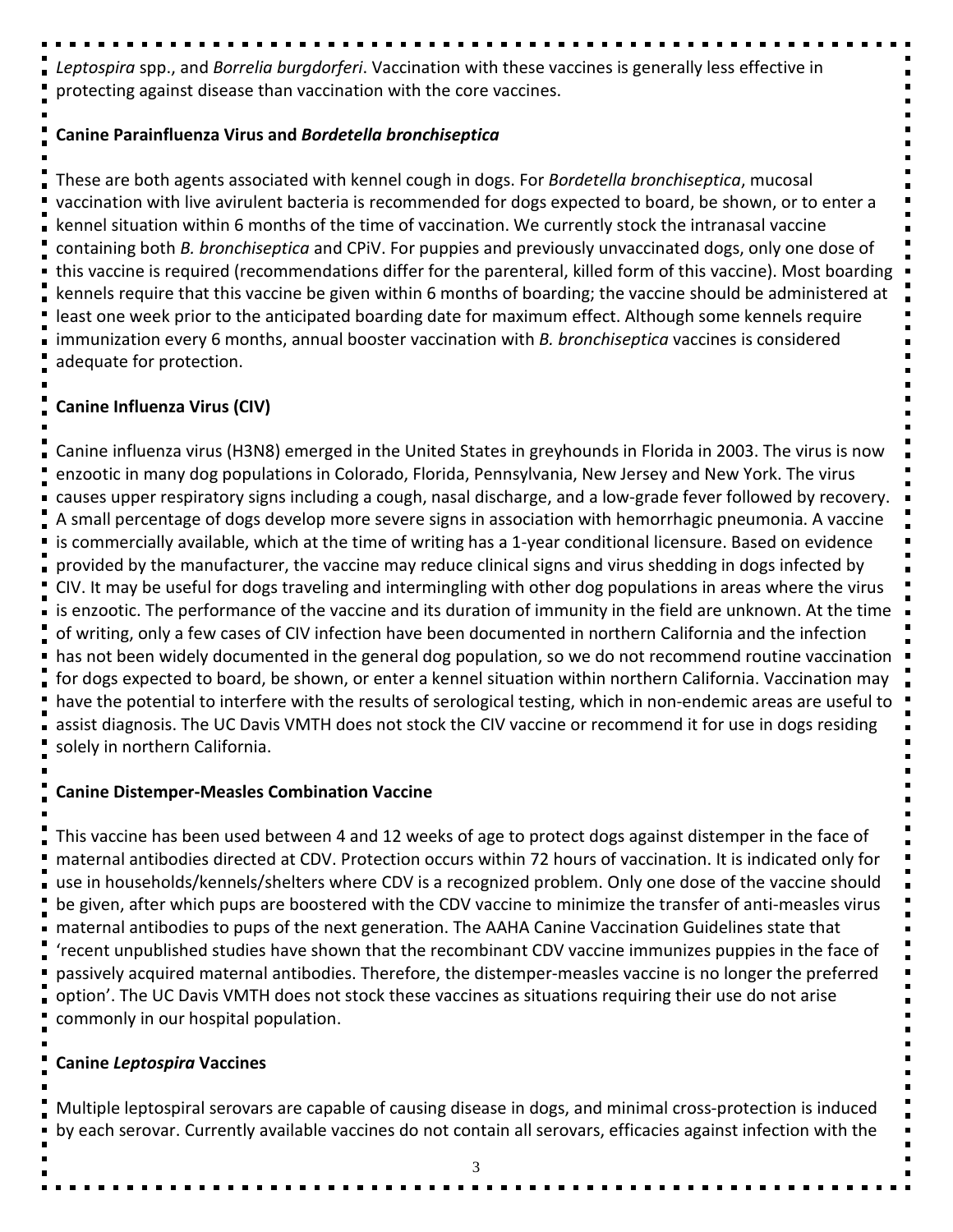targeted serovar are between 50 and 75%, and duration of immunity is probably about 1 year. However, leptospirosis is not uncommon in Northern Californian dogs with exposure histories involving livestock and areas frequented by wild mammals, the disease can be fatal or have high morbidity, and also has zoonotic potential. Therefore, we suggest annual vaccination of dogs living in/visiting rural areas or areas frequented by wildlife with vaccines containing all four leptospiral serovars (*grippotyphosa*, *pomona*, *canicola* and *icterohemorrhagiae*), ideally before the rainy season, when disease incidence peaks. The initial vaccination should be followed by a booster 2-4 weeks later, and the first vaccine be given no earlier than 12 weeks of age. In general, leptospiral vaccines have been associated with more severe postvaccinal reactions (acute anaphylaxis) than other vaccines. Whether the recent introduction of vaccines with reduced amounts of foreign protein has reduced this problem is still unclear. Vaccination of dogs in suburban areas with minimal exposure to farm animals or forested areas is not recommended. Anecdotally, the incidence of reactions has been greatest in puppies (< 12 weeks of age, and especially < 9 weeks of age) and small-breed dogs. A careful risk-benefit analysis is recommended before considering vaccination of small breed dogs at risk of exposure to leptospires.

#### **Canine** *Borrelia burgdorferi* **(Lyme) Vaccine**

The incidence of Lyme disease in California is currently considered extremely low. Furthermore, use of the vaccine even in endemic areas (such as the east coast of the US) has been controversial because of anecdotal reports of vaccine-associated adverse events. Most infected dogs show no clinical signs, and the majority of dogs contracting Lyme *disease* respond to treatment with antimicrobials. Furthermore, prophylaxis may be effectively achieved by preventing exposure to the tick vector. If travel to endemic areas (ie the east coast) is anticipated, vaccination with the Lyme subunit or OspC/OspA-containing bivalent bacterin vaccine could be considered, followed by boosters at intervals in line with risk of exposure. The UC Davis VMTH does not stock the Lyme vaccine or recommend it for use in dogs residing solely in northern California.

#### **Other Canine Vaccines**

Several other canine vaccines are currently available on the market. These are vaccines for canine coronavirus, canine adenovirus-1, and rattlesnake envenomation. The reports of the AVMA and the AAHA canine vaccine task force have listed the first three vaccines as not generally recommended, because 'the diseases are either of little clinical significance or respond readily to treatment', evidence for efficacy of these vaccines is minimal, and they may 'produce adverse events with limited benefit'. Currently, information regarding the efficacy of the canine rattlesnake vaccine is insufficient. The UC Davis VMTH does not stock or routinely recommend use of these vaccines.

# **Canine Enteric Coronavirus Vaccine**

Infection with canine enteric coronavirus (CCV) alone has been associated with mild disease only, and only in dogs < 6 weeks of age. It has not been possible to reproduce the infection experimentally, unless immunosuppressive doses of glucocorticoids are administered. Serum antibodies do not correlate with resistance to infection, and duration of immunity is unknown. In mixed infections with CCV and canine parvovirus (CPV), CPV is the major pathogen. Vaccination against CPV therefore protects puppies from disease following challenge with both canine enteric coronavirus and CPV. Thus, the UC Davis VMTH does not routinely recommend vaccination against canine enteric coronavirus and the vaccine is not stocked by our pharmacy.

#### **Canine Rattlesnake Vaccine**